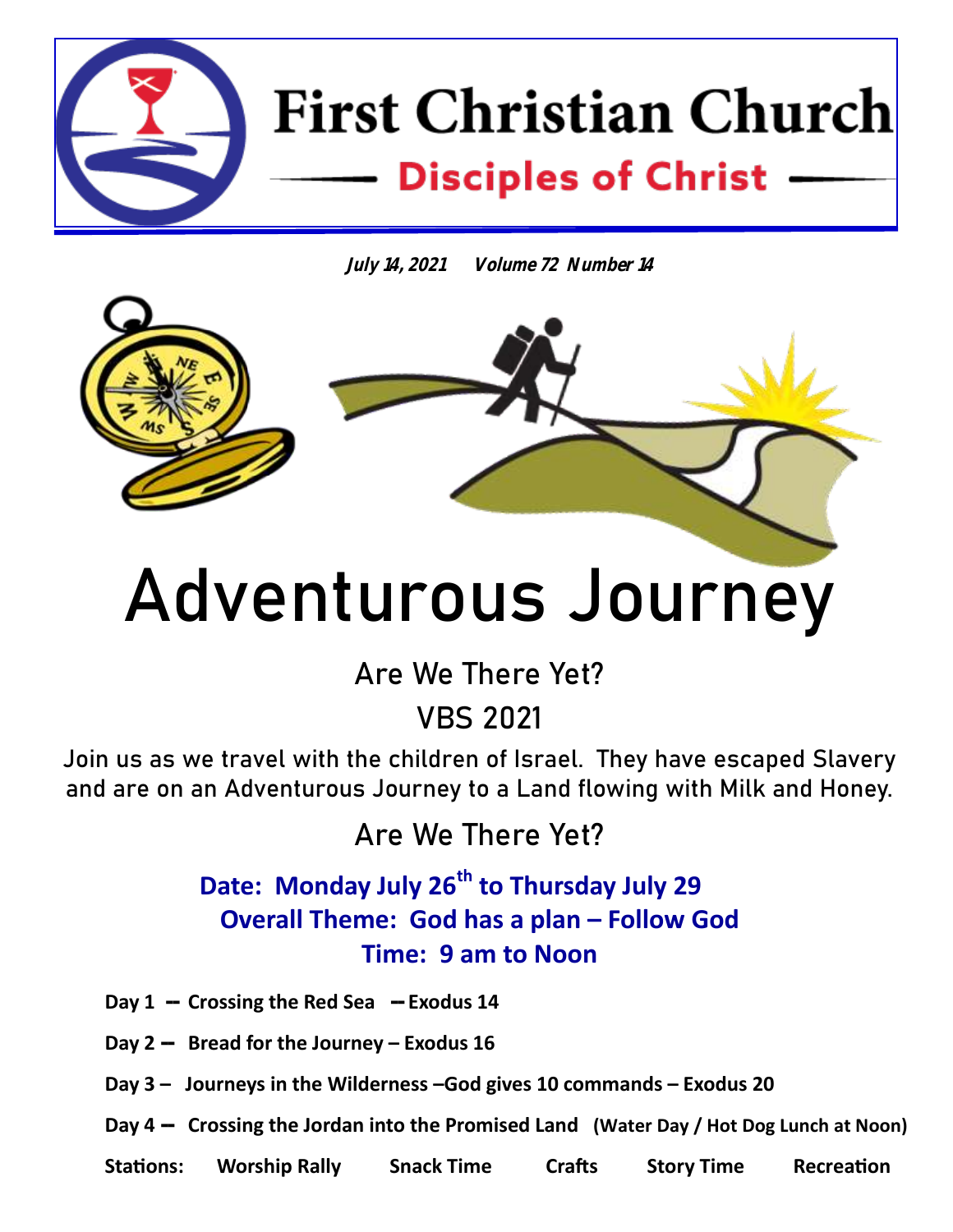

Hey First Christian,

What a whirlwind of activity and ministry has been occurring in our church family. We had a great day of combined worship and fellowship with our sister church (Brook Hollow Christian Church) on July 4th. Many thanks to all those who helped decorate, setup, cook, serve, and clean up. Thanks to all that brought food. We want to say thanks to Brook Hollow for joining us. We are excited for what God is doing with them and want to pray and encourage them as they have sold their facilities and are moving forward into the future.

This week Jessica Giddings and Natallie Stewart are at CYLS camp planning next year's camp programs for Disciples of Christ. Finishing touches on the "Wee Care" house are being done. Yes -- the house has been named. The winners of our little contest for house names are Jane and Mac Hurley.

Our nominating committee will soon be meeting to enlist new Deacons, Elders and Trustees so prayerfully consider serving if you are asked. If you have a name of a person that you think they should consider, please let one of them know. Who is on our nominating committee? It is composed of: Michelle McCrory, Judy Chaney, Nikki Thrasher, Randy Spiva, and Ricky Barringer.

Vacation Bible School is getting close. Cindy Brown has been working hard and things are coming together. Don't be surprised if you come some Sunday (July 25) before VBS and find that our Sanctuary and some of our class spaces have been decorated for our "Adventurous Journey". We are still needing a few supplies/donations so be sure to check the display in the lobby of the church. Be praying that children in our community will come and be impacted.

Please be in prayer for our continued journey of faith as a church. Love you all.

Pastor Greg

**Vol. 72, No. 14 Established 1949—**The Christian Evangel is published bi-weekly (except for holiday weeks) by the First Christian Church (Disciples of Christ): Brenda Harris, editor; Send address or email changes to First Christian Church, P.O. Box 4200, Abilene, Texas, 79608-4200; (325) 677-2186; Unsolicited articles may not be returned. Electronic and email submissions are strongly encouraged. The editor reserves the right to edit articles for grammar, spelling, length and content.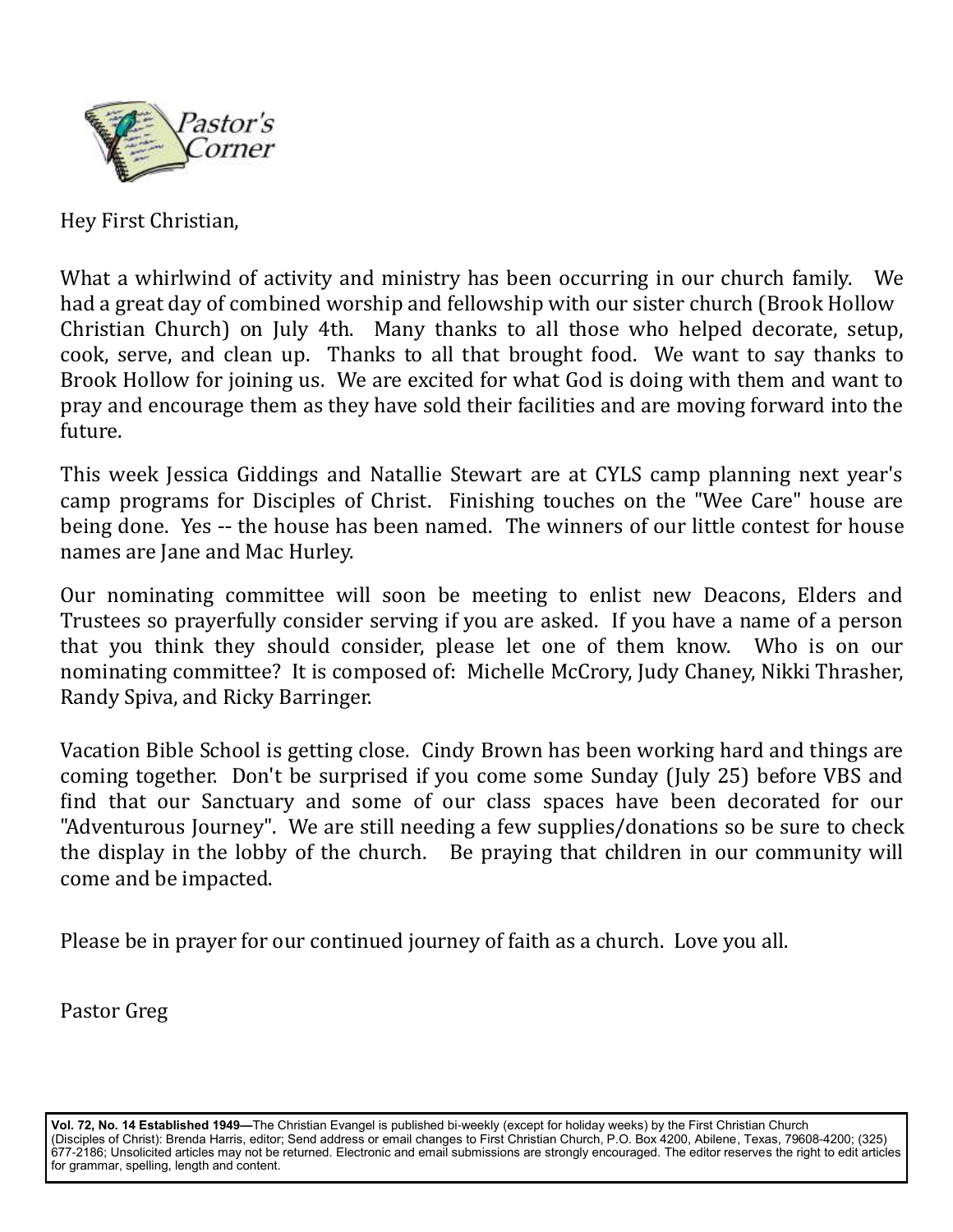## *PRAYER CONCERNS*

#### **\* Mel Herweck**

**\* Kaye Carter,** health concerns, Sindi Whitworth's mom

**\* Kathryn Petershagen,** health concerns**,** mom of Sarah Christopher **\* Bob Milstead, Jr.,** health concerns, son of Bob & Jane Milstead

- **\* Dusty Green,** husband of Gloria Green
- \* **Sandy Clay &Jill Powell,** sisters-in-law of Cathy Clay
- **\* Home Centered Members & Friends**
- **\* Our Military Families & Friends**



**FUNTIMERS** 

or anyone who wants to hang out with us!

#### **Join us this Thursday, July 15th at 1:00pm we are planning on having a Movie Day.**

**Mark your Calendar** so you will know which Thursdays are Game Days and which are Movie Days.

> **Game Days** will be on Thursdays July 22 & August 5 & 19.

> **Movie Days** will be on Thursdays July 15 & 29 and August 12 & 26

**to the Enterprise** 



### Everyone is invited to come help with VBS decorating this coming

Sunday, July 18th 1:30 p.m.— 4:30 p.m. and/or on Monday, July 19th 9:00 a.m.— Noon



*Ladies Circle With Faith meeting for July will be on Tuesday, July 20th we will be meeting at 6:00 p.m. at,*

*Al's Mesquite Grill 4801 Buffalo Gap Rd. It will be Dutch Treat You will go through the line to select your meal, then we will gather in one of the two meeting rooms and continue with our plans for* 

*"What's in your Bible?"*

*Lesle Paxton, CWF President*

#### **Nominating Committee for 2022:**

Michelle McCrory, Judi Chaney, Nikki Thrasher, Randy Spiva & Ricky Barringer

First Christian Church Abilene is receiving nominees for new Deacons, Elders and Trustee. If you would like to serve, or would like to nominate someone, please let someone know who is on the Nominating Committee.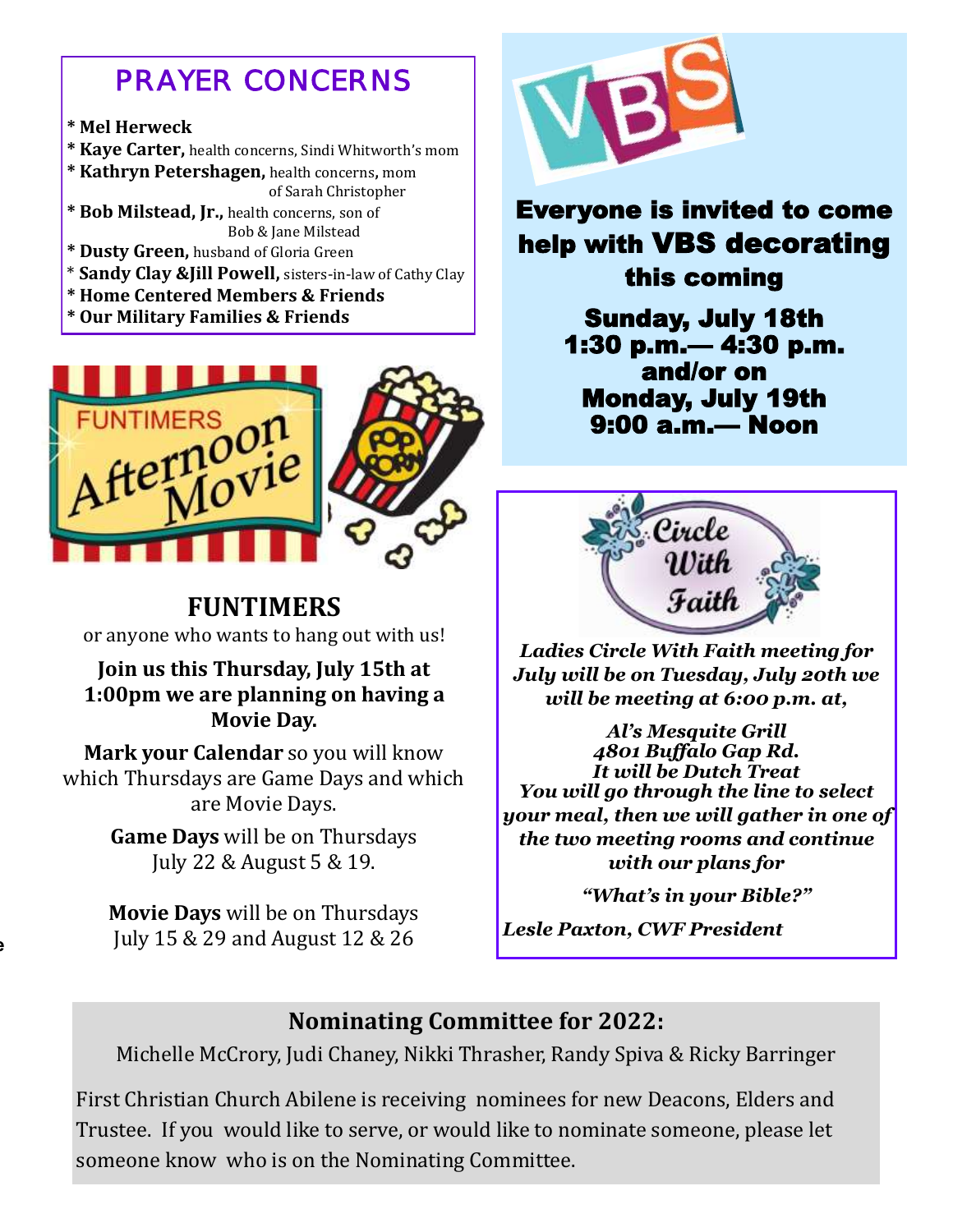## **READY, SET….**

# **for Pastor's PAL Club**

 **Coming in** 

 **August 2021 for Kids Kindergarten through 5th Grade**

# **ELDERS MEETING**

**has been CANCELED that was scheduled for Sunday, July 18th.**



**Enterprise** The lease on the space **Building Care that First Christian Church is leasing at the KEYS***I* Enterprise Building is  **going to be up soon!** 

**We are needing all KEYS and KEY CARDS to the Enterprise Building to be turned back to the church office as soon as possible. THANKS!**



 **The FCC Prayer Team invites you to join them on Sunday afternoons for a time of prayer. They meet every Sunday afternoon at 4:00 p.m. at the church.** 

| EVI                                                               | First Christian Church - Abilene<br>Offering & Budget Report |                           |
|-------------------------------------------------------------------|--------------------------------------------------------------|---------------------------|
| <b>B.O.B.S.</b> (Breakfast On Beech                               | WEEK ENDING: July 4, 2021                                    | 3,808.10                  |
| Street) will be starting back<br>with phase 1 on Mon., July 19th. | WEEK ENDING: July 11, 2021                                   | \$11,767.75               |
| The B.O.B.S teams from First                                      | THIS MONTH TO DATE: July 2021                                | \$15,575.85               |
| <b>Christian Church are needing</b>                               | YEAR TO DATE OFFERINGS:                                      | \$154,734.68              |
| Volunteers to come in every                                       | * * * * * * * * * *                                          |                           |
| Monday to prepare sacks that are to<br>be handed out on Tuesday   | OFFERING THROUGH June 30, 2021 \$ 139, 158.83                |                           |
| mornings. If you can be a volunteer                               | DISBURSEMENTS THROUGH June 30, 2021                          |                           |
| and help prepare the sacks, PLEASE                                |                                                              | 142,518.52<br>$\mathbb S$ |
| call Jane Hurley at 325-660-1265.                                 |                                                              |                           |

EXCESS (DEFICIT) \$ (3,359.69)